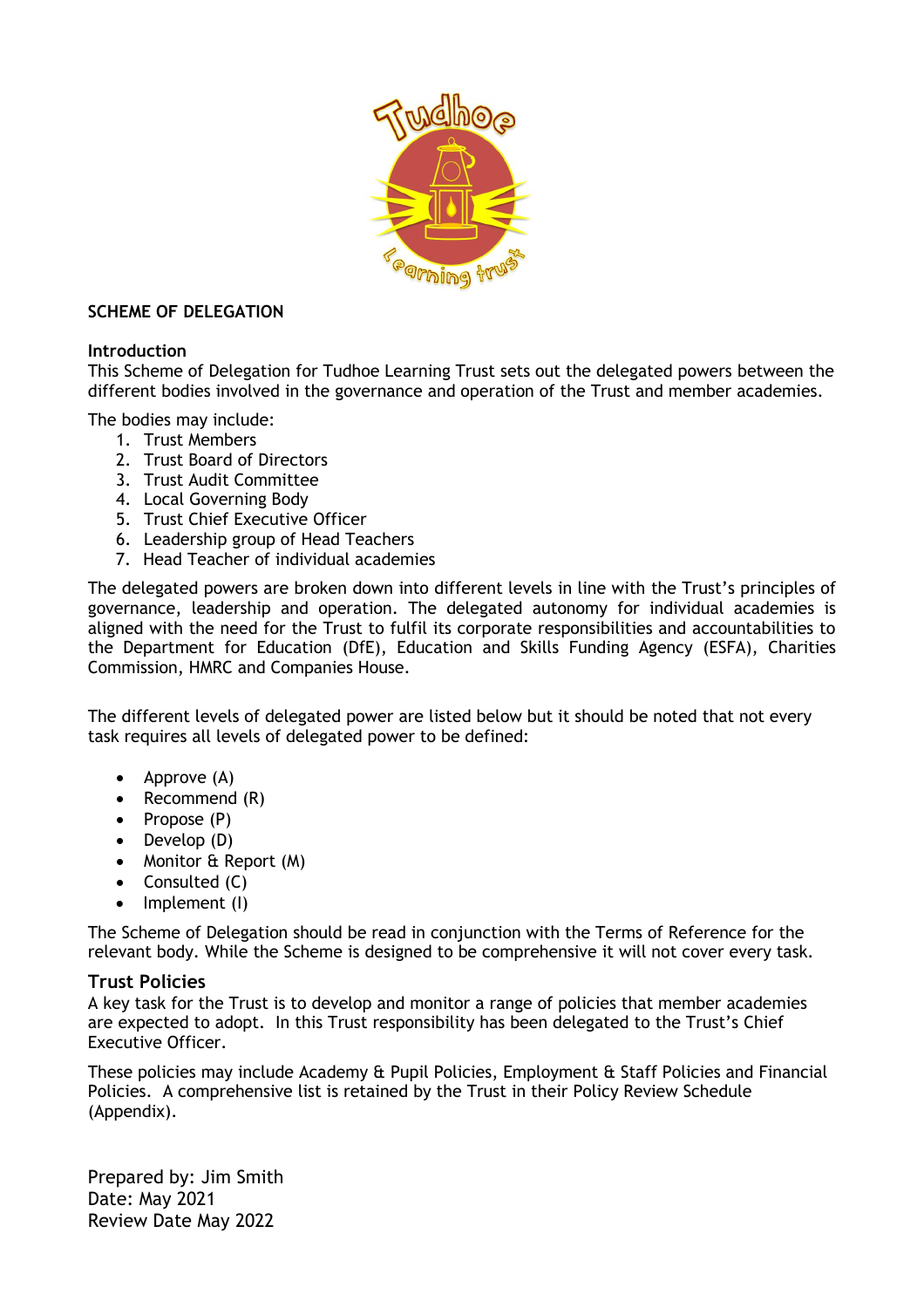|                                     |                                                        |                              |   |              |              | Group        |              |
|-------------------------------------|--------------------------------------------------------|------------------------------|---|--------------|--------------|--------------|--------------|
| 1.                                  |                                                        |                              |   |              |              |              |              |
|                                     | 1.1. Approve Trust Articles of Association             | Members only                 |   |              |              |              |              |
| 1.2.                                | Approve Trust Board Terms of Reference                 |                              | A |              |              |              |              |
|                                     | 1.3. Approve Trust Scheme of Delegation                |                              | A |              |              |              |              |
| 1.4.<br>joining MAT                 | Approve new convertor or sponsored academies           |                              | A |              | P            | $\mathsf{C}$ | $\mathsf{R}$ |
| 1.5.                                | <b>Establish Trust Committees</b>                      |                              | A |              | R            |              |              |
|                                     | 1.6. Approve Trust Committee Terms of Reference        |                              | A |              |              |              |              |
|                                     | 1.7. Approve Local Governing Body (LGB) Terms of       |                              | A | R            |              |              |              |
| Reference                           |                                                        |                              |   |              |              |              |              |
|                                     | 1.8. Establish LGB working groups as required          |                              | A |              | P            |              | R            |
|                                     | 1.9. Appoint Chair of Trust Board                      |                              | A |              |              |              |              |
| 1.10 Appoint Chair of LGB           |                                                        |                              |   | A            |              |              |              |
|                                     | 1.11 Delegate emergency powers to Chair of LGB         |                              | A |              |              |              |              |
| 1.12 Remove Chair of LGB            |                                                        | In exceptional circumstances | A | A            |              |              |              |
|                                     | 1.13 Appoint (and remove) LGB members                  | As per agreed composition    | A | A            |              |              | R            |
|                                     | 1.14 Appoint (and remove) Chair(s) of Trust Panels     |                              | A |              | $\mathsf{R}$ |              |              |
|                                     | 1.15 Appoint (and remove) Clerk to Trust Board         |                              | A | C            | R            |              |              |
|                                     | 1.16 Appoint (and remove) Clerk to LGB                 |                              | A | $\mathsf{C}$ | R            |              |              |
|                                     | 1.17 Organise calendar of Trust Board and LGB meetings |                              | A |              | R            |              |              |
|                                     | 1.18 Approve Directors Expenses Policy                 |                              | A |              | R            |              |              |
| 2.                                  |                                                        |                              |   |              |              |              |              |
| 2.1.<br><b>Trust Strategic Plan</b> |                                                        |                              | A |              | $\mathsf{R}$ | $\mathsf{C}$ |              |
|                                     | 2.2. Academy Performance Targets                       |                              | A | R            | $\mathsf{C}$ | $\mathsf{C}$ | D            |
| 2.3.                                | <b>Academy Performance Review</b>                      |                              | A | R            | $\mathsf{C}$ | $\mathsf{C}$ | D            |
| Academy 3 year plan<br>2.4.         |                                                        |                              |   | A            | C            | $\mathsf{C}$ | $\mathsf R$  |
| 2.5.<br>Academy 1 Year Plan         |                                                        |                              |   |              |              |              | R            |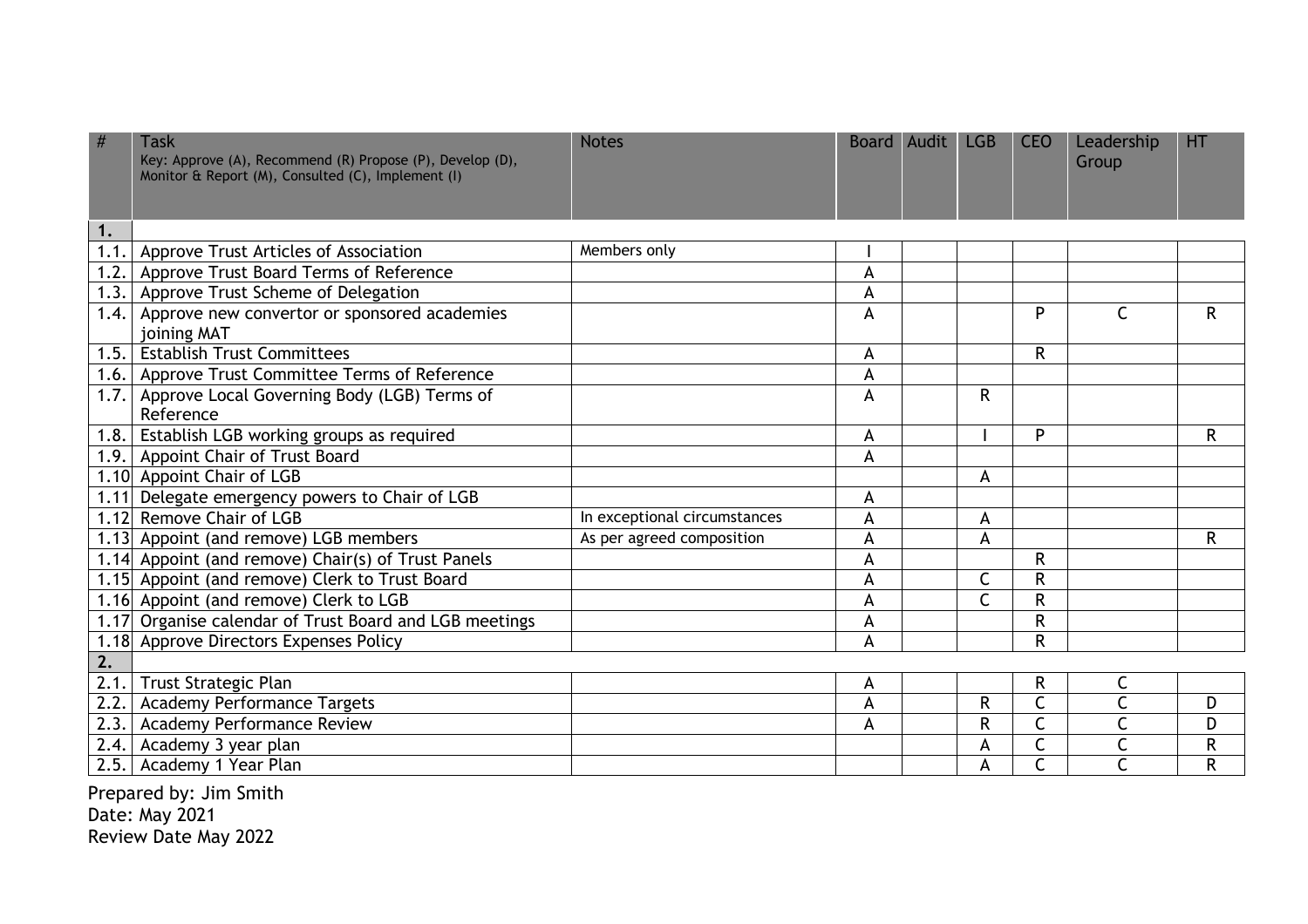|                           | <b>Task</b><br>Key: Approve (A), Recommend (R) Propose (P), Develop (D),<br>Monitor & Report (M), Consulted (C), Implement (I) | <b>Notes</b>                                              |                | Board Audit | <b>LGB</b>              | <b>CEO</b>   | Leadership<br>Group     | HT           |
|---------------------------|--------------------------------------------------------------------------------------------------------------------------------|-----------------------------------------------------------|----------------|-------------|-------------------------|--------------|-------------------------|--------------|
| 2.6.                      | Teaching & Learning Policy                                                                                                     |                                                           |                |             | A                       | C            | C                       | R            |
|                           | 2.7. Curriculum Policy                                                                                                         |                                                           |                |             | A                       | $\mathsf{C}$ | $\mathsf{C}$            | ${\sf R}$    |
|                           | 2.8. Relationships and Sex Education Policy                                                                                    |                                                           | A              |             | $\mathsf{C}$            | P            | $\mathsf{R}$            | $\mathsf R$  |
|                           | 2.9. Religious Education policy                                                                                                |                                                           | A              |             | $\overline{\mathsf{C}}$ | P            | $\overline{R}$          | $\mathsf R$  |
|                           | 2.10 SEN & Inclusion policy                                                                                                    |                                                           | A              |             | $\overline{\mathsf{C}}$ | P            | $\mathsf{R}$            | R            |
|                           | 2.11 Trust Staff Development Plan                                                                                              |                                                           | A              |             |                         | $\mathsf{R}$ |                         |              |
|                           | 2.12 Academy Staff Development Plan                                                                                            |                                                           |                |             | A                       | $\mathsf R$  | $\mathsf{R}$            | $\mathsf R$  |
|                           | 2.13 Trust Inset Days                                                                                                          |                                                           | A              |             |                         | P            | $\mathsf{R}$            | D            |
| $\overline{\mathbf{3}}$ . |                                                                                                                                |                                                           |                |             |                         |              |                         |              |
| 3.1.                      | Pay & Remuneration Policy                                                                                                      | 3 Directors will form a Pay Review<br>Panel/Appeals Panel | $\mathsf C$    | A           |                         | P            | $\mathsf C$             |              |
| 3.2.                      | Job Role Salary & Grading Policy                                                                                               |                                                           | C              |             |                         | P            | $\mathsf C$             |              |
|                           | 3.3. Changes to Employee Terms & Conditions or Collective<br>Agreements                                                        |                                                           | $\overline{A}$ |             |                         | P            | $\overline{\mathsf{C}}$ |              |
|                           | 3.4. Adoption of Transferring Policies and Collective<br>Agreements                                                            |                                                           |                |             |                         | P            |                         |              |
| 3.5.                      | <b>Teachers Annual Pay Award</b>                                                                                               | 3 Directors will form a Pay Review<br>Panel/Appeals Panel | $\mathsf{C}$   |             |                         | A            | $\mathsf{C}$            |              |
| 3.6.                      | Support Staff Annual Pay Award                                                                                                 | 3 Directors will form a Pay Review<br>Panel/Appeals Panel | $\overline{C}$ |             |                         | A            | $\mathsf{C}$            |              |
| 3.7.                      | Individual Performance Pay Awards                                                                                              | 3 Directors will form a Pay Review<br>Panel/Appeals Panel | $\mathsf{C}$   |             |                         | A            |                         | $\mathsf{R}$ |
| 4.                        |                                                                                                                                |                                                           |                |             |                         |              |                         |              |
|                           | 4.1. Staff complement, structure and grades                                                                                    |                                                           | A              |             |                         | A            | $\mathsf{C}$            | P/I          |
| 4.2.                      | CEO appointment                                                                                                                |                                                           | A              |             |                         |              |                         |              |
|                           | 4.3. Trust leadership structure                                                                                                |                                                           | A              |             |                         | P            | $\mathsf{C}$            | $\mathsf{R}$ |
|                           | 4.4.   Head Teacher appointment                                                                                                | As per agreed process                                     | A              |             | $\mathsf{C}$            | R            |                         |              |
|                           | 4.5. Senior leadership appointments                                                                                            |                                                           | $\mathsf{C}$   |             | $\mathsf{C}$            | A            | C                       | R            |
| 4.6.                      | Teaching and support staff appointments                                                                                        |                                                           | $\mathsf{C}$   |             | $\mathsf{C}$            | $\mathsf{C}$ |                         | A            |
|                           | 4.7. Suspension of CEO                                                                                                         |                                                           | $\overline{A}$ |             |                         |              |                         |              |
|                           | Prepared by: Jim Smith                                                                                                         |                                                           |                |             |                         |              |                         |              |

Date: May 2021 Review Date May 2022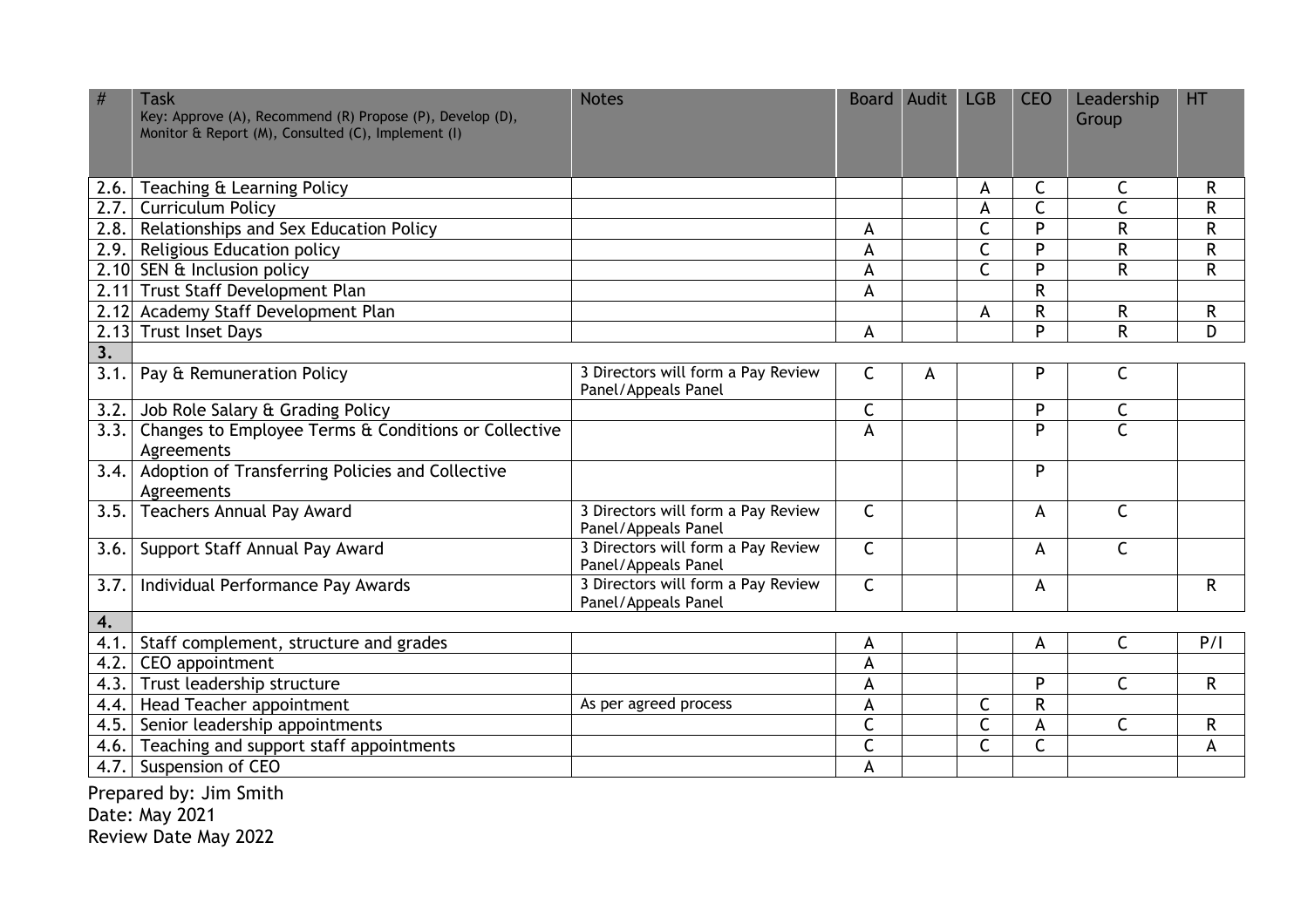| #    | <b>Task</b><br>Key: Approve (A), Recommend (R) Propose (P), Develop (D),<br>Monitor & Report (M), Consulted (C), Implement (I) | <b>Notes</b>                              |                         | Board Audit  | <b>LGB</b>   | <b>CEO</b> | Leadership<br>Group     | HT |
|------|--------------------------------------------------------------------------------------------------------------------------------|-------------------------------------------|-------------------------|--------------|--------------|------------|-------------------------|----|
|      |                                                                                                                                |                                           |                         |              |              |            |                         |    |
|      | 4.8. Return of CEO after suspension                                                                                            |                                           | A                       |              |              |            |                         |    |
| 4.9. | Dismissal of CEO                                                                                                               |                                           | A                       |              |              |            |                         |    |
|      | 4.10 Suspension of Head Teacher                                                                                                | As per agreed policy                      | A                       |              | C            |            |                         |    |
|      | 4.11 Return of Head Teacher after suspension                                                                                   |                                           | A                       |              | $\mathsf{C}$ |            |                         |    |
| 4.12 | Dismissal of Head Teacher                                                                                                      |                                           | A                       |              | $\mathsf{C}$ | R          |                         |    |
|      | 4.13 Suspension of teaching and support staff                                                                                  | As per agreed policy                      | $\overline{\mathsf{C}}$ |              | $\mathsf{C}$ | A          |                         |    |
|      | 4.14 Return of teaching and support staff after suspension                                                                     |                                           | $\mathsf{C}$            |              |              | A          |                         |    |
|      | 4.15 Dismissal of staff below Head Teacher                                                                                     | 3 Directors will form an Appeals<br>Panel | $\mathsf{C}$            |              |              | A          | $\mathsf{C}$            | R  |
|      | 4.16 Management of Staff Grievance                                                                                             | CEO will consider appeals                 | $\mathsf C$             |              |              | С          | $\mathsf C$             | A  |
|      | 4.17 Management of Flexible working requests                                                                                   | CEO will consider appeals                 | C                       |              |              | C          |                         | A  |
|      | 4.18 Management of Regrading Requests                                                                                          | CEO will consider appeals                 | $\mathsf{C}$            |              |              | C          |                         | A  |
|      | 4.19 Redundancy of staff                                                                                                       | 3 Directors will form an Appeals<br>Panel | $\mathsf{C}$            |              |              | A          | $\mathsf{C}$            | R  |
|      | 4.20 Restructuring of staff                                                                                                    | 3 Directors will form an Appeals<br>Panel | $\mathsf{C}$            |              |              | A          | $\mathsf C$             | R  |
|      | 4.21 Early Retirement                                                                                                          |                                           | A                       |              |              | P          |                         |    |
|      | 4.22 Flexible Retirement                                                                                                       |                                           | A                       |              |              | D          |                         |    |
| 5.   |                                                                                                                                |                                           |                         |              |              |            |                         |    |
| 5.1. | Trust & Academy Financial Regulations & Procedures                                                                             | Audit Committee to monitor                | $\mathsf{C}$            | A            |              | P          |                         |    |
| 5.2. | <b>Appoint Trust auditors</b>                                                                                                  | Audit Committee to recommend              | $\mathsf{C}$            | A            |              |            |                         |    |
|      | 5.3. Academy 1 year Budget                                                                                                     | To incorporate Trust charges              | A                       | $\mathsf{R}$ | P            |            | C                       | D  |
| 5.4. | Trust 1 year Budget                                                                                                            |                                           | A                       | $\mathsf{R}$ |              | D          | C                       |    |
| 5.5. | Academy 3 year Budget Plan                                                                                                     |                                           | A                       | R            | R            |            | $\mathsf C$             | P  |
| 5.6. | Trust 3 year Budget Plan                                                                                                       |                                           | A                       | $\mathsf{R}$ |              | R          | $\overline{\mathsf{C}}$ |    |
| 5.7. | Academy Interim Year End Accounts                                                                                              | To be consolidated                        | A                       | $\mathsf R$  | $\mathsf{R}$ | Þ          |                         |    |
| 5.8. | <b>Trust Interim Year End Accounts</b>                                                                                         | <b>Consolidated accounts</b>              | A                       | $\mathsf{R}$ |              | R          |                         |    |
| 5.9. | <b>Trust Annual Accounts</b>                                                                                                   |                                           | A                       | ${\sf R}$    |              |            |                         |    |
|      | 5.10 Trustees Report                                                                                                           |                                           | A                       | R            |              |            |                         |    |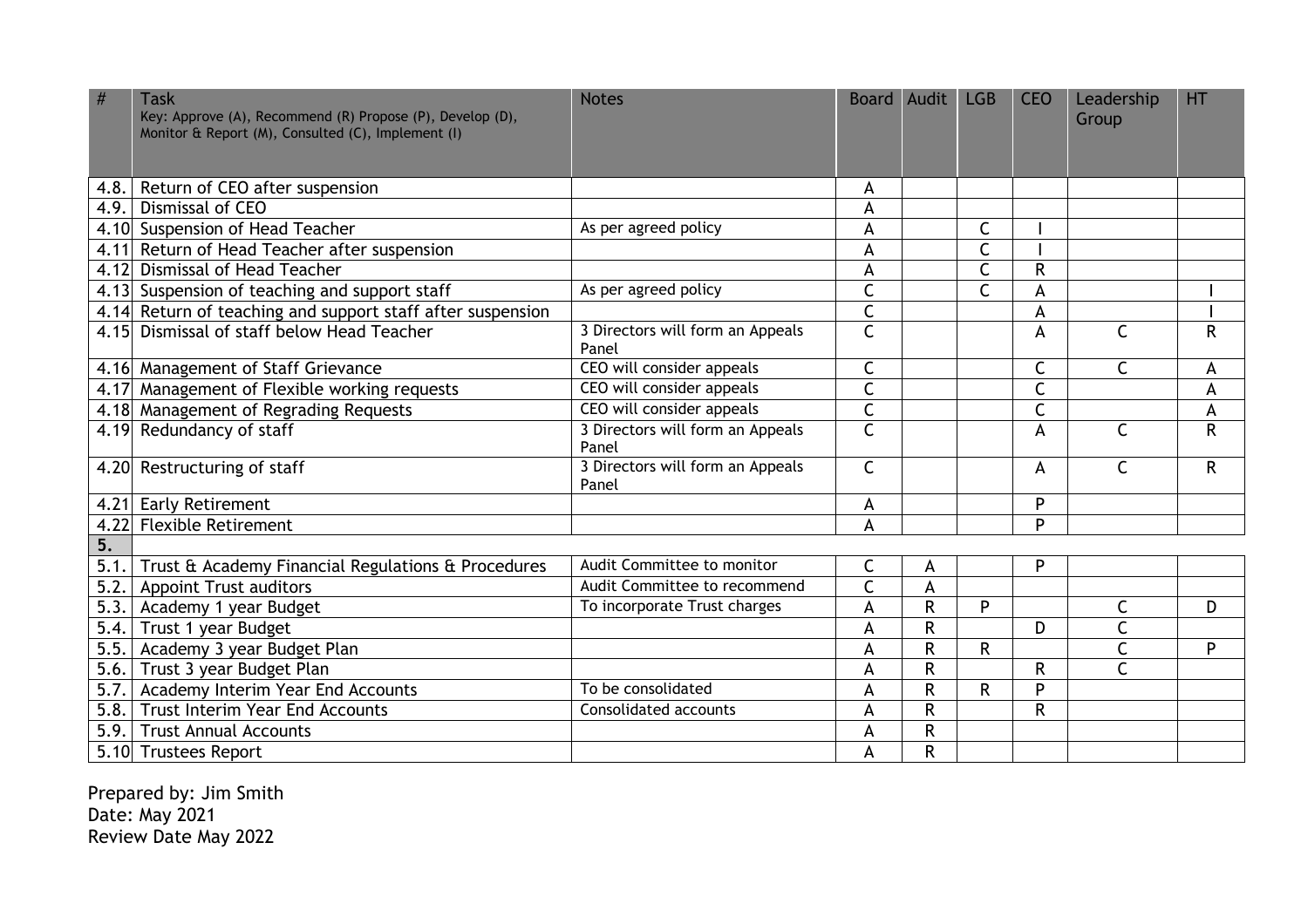|                  | <b>Task</b><br>Key: Approve (A), Recommend (R) Propose (P), Develop (D),<br>Monitor & Report (M), Consulted (C), Implement (I) | <b>Notes</b>                               |              | Board Audit  | <b>LGB</b> | <b>CEO</b> | Leadership<br>Group | <b>HT</b>    |
|------------------|--------------------------------------------------------------------------------------------------------------------------------|--------------------------------------------|--------------|--------------|------------|------------|---------------------|--------------|
|                  | 5.11 Trust Academies Accounts Return to ESFA                                                                                   |                                            | C            | A            |            |            |                     |              |
|                  | 5.12 Appoint Internal and External Auditors                                                                                    |                                            | $\mathsf{C}$ | A            |            |            |                     |              |
|                  | 5.13 Approve Auditors Programme of Work                                                                                        |                                            | C            | A            |            |            |                     |              |
|                  | 5.14 Response to Auditor's Management Letter                                                                                   | Audit Committee to recommend               | A            | $\mathsf{R}$ |            |            |                     |              |
|                  | 5.15 Academy YTD reports                                                                                                       |                                            | C            | A            | <b>RM</b>  | P          |                     |              |
|                  | 5.16 Trust YTD reports                                                                                                         |                                            | $\mathsf{C}$ | A            |            | P          |                     |              |
|                  | 5.17 Approve Procurement Procedures and Exercises                                                                              |                                            | C            | A            |            |            |                     |              |
|                  | 5.18 Risk Management Strategy                                                                                                  |                                            | R            | A            |            |            |                     |              |
|                  | 5.19 Asset Management Policy                                                                                                   |                                            | A            |              | P          |            |                     |              |
|                  | 5.20 Health & Safety Policy                                                                                                    |                                            | A            |              | P          |            |                     |              |
|                  | 5.21 Asset Management Plan                                                                                                     |                                            |              | P            | R          | R          |                     |              |
| 6.               |                                                                                                                                |                                            |              |              |            |            |                     |              |
| 6.1.             | Expenditure or contracts up to Lower Limit                                                                                     | Subject to inclusion in approved<br>budget |              |              |            | A          |                     | А            |
| 6.2.             | Expenditure or contracts from Lower Limit to Upper<br>Limit                                                                    |                                            |              |              |            | A          | $\mathsf{C}$        | P            |
|                  | 6.3. Expenditure or contracts from Upper Limit to OJEU<br>limit                                                                |                                            | A            |              |            | P          | $\mathsf{C}$        | P            |
|                  | 6.4. Expenditure over OJEU limit                                                                                               |                                            | A            |              |            | P          | C                   |              |
| 6.5.             | Disposals or write off of stock, assets or debts up to<br><b>Lower Limit</b>                                                   |                                            |              |              |            | A          |                     | A            |
| 6.6.             | Disposals or write off of stock, assets or debts from<br>Lower Limit to Upper Limit                                            |                                            |              |              |            | R          | $\mathsf{C}$        | $\mathsf{R}$ |
| 6.7.             | Disposals or write off of stock, assets or debts over<br>Upper Limit (up to AFH limit)                                         |                                            | A            |              |            | P          | C                   | P            |
| 6.8.             | Compensation payments up to £50,000                                                                                            |                                            | A            |              |            | P          |                     | D            |
| $\overline{7}$ . |                                                                                                                                |                                            |              |              |            |            |                     |              |
| 7.1.             | Academy times, terms and holidays                                                                                              |                                            | A            |              |            | R          | P                   | D            |
| 7.2.             | Change of Academy Age Range                                                                                                    |                                            | A            |              |            | R          | $\mathsf{R}$        | P            |
|                  |                                                                                                                                |                                            |              |              |            |            |                     |              |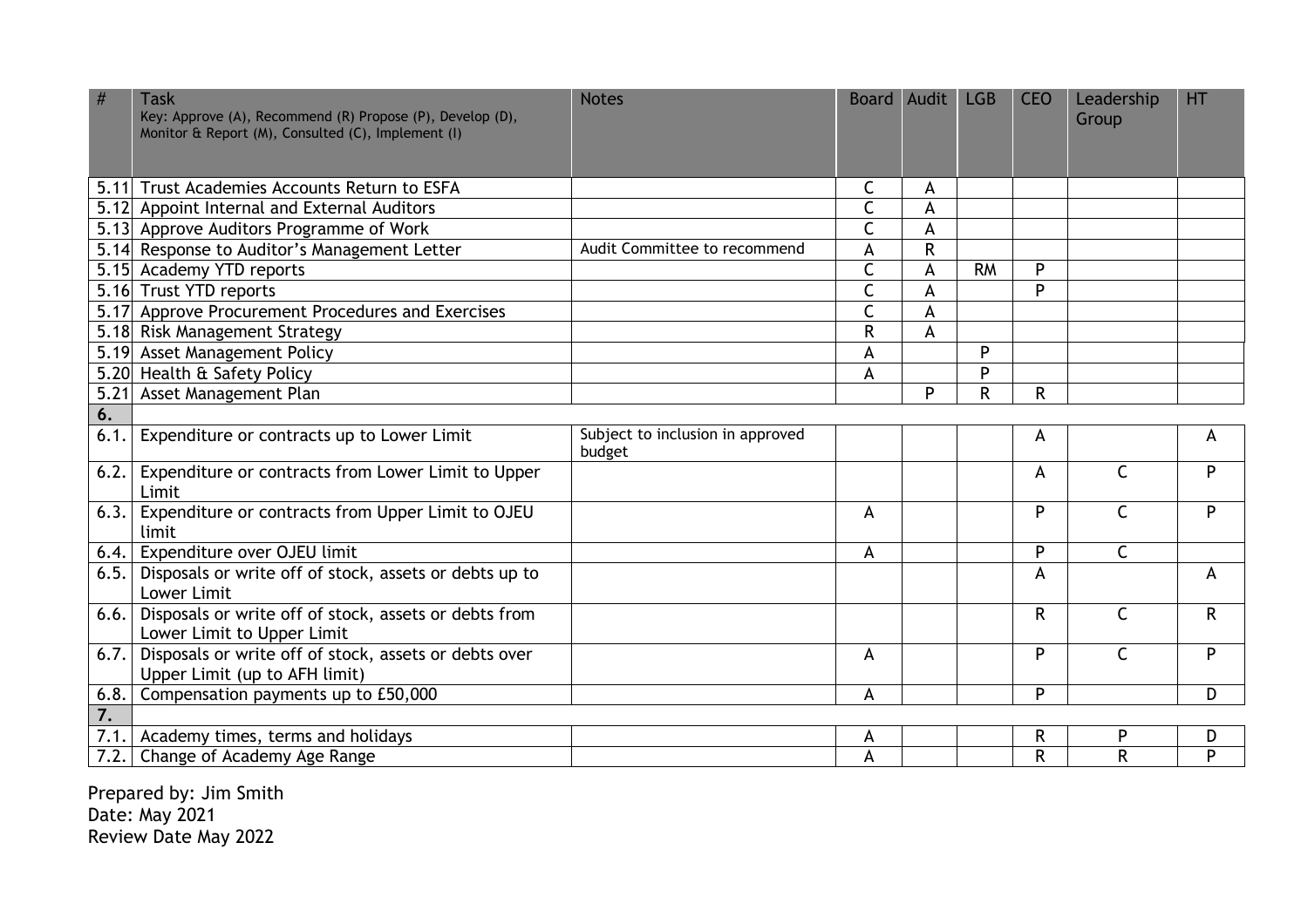| #<br><b>Task</b><br>Key: Approve (A), Recommend (R) Propose (P), Develop (D),<br>Monitor & Report (M), Consulted (C), Implement (I) | <b>Notes</b>                      |   | Board Audit | LGB          | <b>CEO</b> | Leadership<br>Group | <b>HT</b> |
|-------------------------------------------------------------------------------------------------------------------------------------|-----------------------------------|---|-------------|--------------|------------|---------------------|-----------|
| <b>Expansion of Academy PAN</b><br>7.3.                                                                                             |                                   | A |             |              | R          | R                   | P         |
| Extension of Academy provision (EYFS)<br>7.4.                                                                                       |                                   | A |             |              | R          | R                   | P         |
| Child Welfare & Safeguarding Policy<br>7.5.                                                                                         |                                   | A |             | <b>CM</b>    | R          | R                   | P         |
| Attendance Policy & Plan<br>7.6.                                                                                                    |                                   | A |             | <b>CM</b>    | R          | R                   | P         |
| <b>Pupil Premium Policy</b><br>7.7.                                                                                                 |                                   | A |             | <b>CM</b>    | R          | R                   | P         |
| 7.8.<br>Pupil Premium Plan                                                                                                          |                                   | A |             | <b>CM</b>    | R          | R                   | P         |
| 7.9.<br><b>Academy Educational Visits Policy</b>                                                                                    |                                   | A |             | <b>CM</b>    |            | R                   | P         |
| 7.10 Pupil Behaviour & Exclusions Policy                                                                                            |                                   |   |             | AM           |            | Ċ                   | Þ         |
| <b>Short-term Exclusion</b><br>7.11                                                                                                 |                                   |   |             |              |            |                     | A         |
| 7.12<br>Return after short-term exclusion                                                                                           |                                   |   |             |              |            |                     | A         |
| 7.13<br><b>Permanent Exclusions</b>                                                                                                 | As per agreed policy              |   |             | A            |            |                     | ${\sf R}$ |
| 7.14 Appeals against Permanent Exclusion                                                                                            | Independent panel                 |   |             |              |            |                     |           |
| 7.15<br><b>Complaints Policy</b>                                                                                                    |                                   | A |             |              |            |                     |           |
| 7.16<br><b>Complaints Appeals</b>                                                                                                   | To be handled in line with policy |   |             |              |            |                     |           |
| <b>Admissions Policy</b><br>7.17                                                                                                    |                                   | A |             | $\mathsf{R}$ |            | C                   | P         |
| 7.18 Allocation of places against Admissions Policy                                                                                 | LA scheme                         |   |             |              |            |                     |           |
| 7.19 Admissions Appeals                                                                                                             | Independent panel                 |   |             |              |            |                     |           |
| 7.20 Academy website                                                                                                                |                                   |   |             | A            |            | $\mathsf{C}$        | P         |
| Academy logo & branding<br>7.21                                                                                                     |                                   |   |             | А            |            | C                   | P         |
| 7.22 Academy uniform                                                                                                                |                                   |   |             | A            | r          | Ċ                   | P         |
| 7.23 Extended services on-site                                                                                                      |                                   |   |             | A            |            |                     | P         |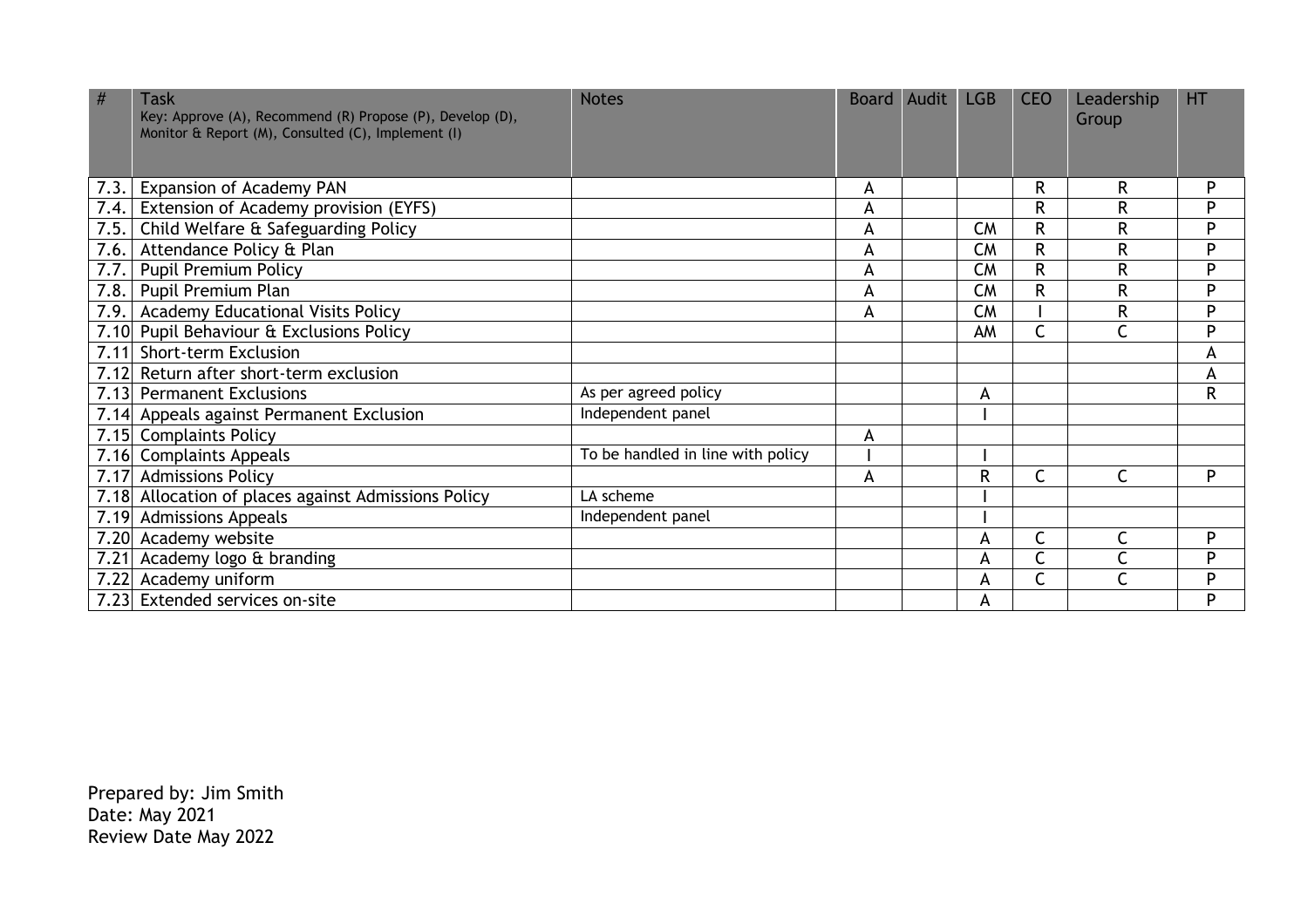## TUDHOE LEARNING TRUST POLICY REVIEW SCHEDULE

| <b>Education</b>                                                      |                    |  |  |  |
|-----------------------------------------------------------------------|--------------------|--|--|--|
| <b>Title</b>                                                          | <b>Review Date</b> |  |  |  |
| Acceptable Use of ICT Policy                                          | Sept 2021          |  |  |  |
| <b>Admissions Arrangements</b>                                        | Sept 2021          |  |  |  |
| <b>Admissions Appeals</b>                                             | Sept 2021          |  |  |  |
| Allegations of Abuse Against Staff Policy                             | Sept 2021          |  |  |  |
| <b>Attendance and Punctuality</b>                                     | Sept 2021          |  |  |  |
| <b>Behaviour Policy</b>                                               | Sept 2021          |  |  |  |
| <b>Complaints Policy</b>                                              | Sept 2021          |  |  |  |
| <b>Charging and Remissions Policy</b>                                 | Sept 2021          |  |  |  |
| Children with Health Needs who Cannot Attend School                   | Sept 2021          |  |  |  |
| <b>Designated Teacher Policy</b>                                      | Sept 2021          |  |  |  |
| Educational Visits, Off-site Activities and On-site Adventures Policy | Sept 2021          |  |  |  |
| <b>Exclusion Policy</b>                                               | Sept 2021          |  |  |  |
| <b>First Aid Policy</b>                                               | Sept 2021          |  |  |  |
| Lockdown Guidance                                                     | Sept 2021          |  |  |  |
| Peer on Peer Abuse Policy                                             | Sept 2021          |  |  |  |
| <b>Pupil Wellbeing Policy</b>                                         | Sept 2021          |  |  |  |
| <b>Prevent Policy</b>                                                 | Sept 2021          |  |  |  |
| Relationships and Sex Policy                                          | Sept 2021          |  |  |  |
| <b>Remote Learning Policy</b>                                         | Sept 2021          |  |  |  |
| Safeguarding and Child Protection Policy                              | Sept 2021          |  |  |  |
| <b>Violence Policy</b>                                                | Sept 2021          |  |  |  |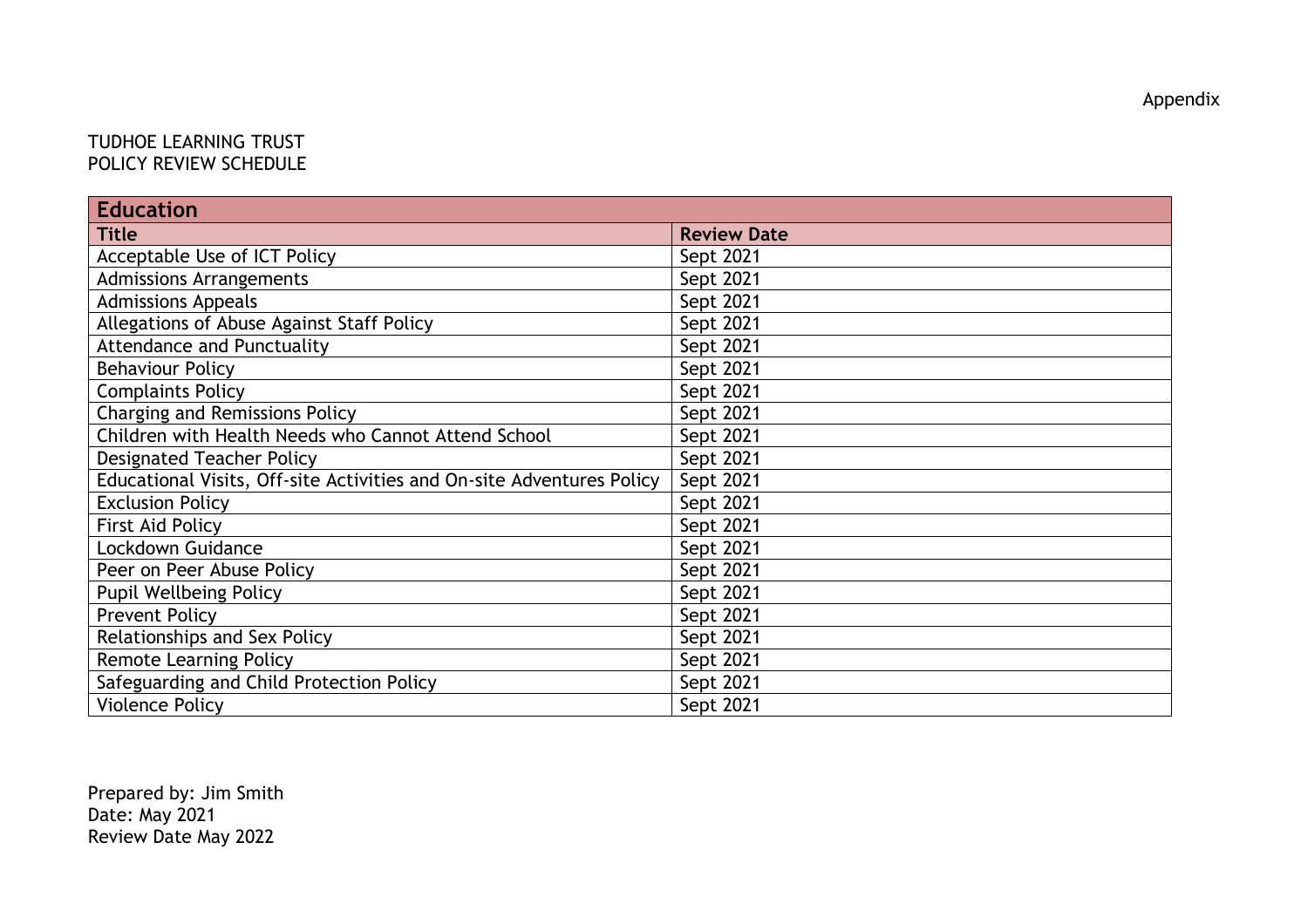| Finance                                    |                    |  |  |  |
|--------------------------------------------|--------------------|--|--|--|
| Title                                      | <b>Review Date</b> |  |  |  |
| <b>Central Funding Policy</b>              | Sept 2021          |  |  |  |
| Debit / Credit Card Policy                 | Sept 2021          |  |  |  |
| <b>Directors Allowances Policy</b>         | Sept 2021          |  |  |  |
| <b>Finance Policy</b>                      | Sept 2021          |  |  |  |
| IR35 Off Payroll Workers Procedure         | Sept 2021          |  |  |  |
| Recovery of Salary and Overpayments Policy | Sept 2021          |  |  |  |
| <b>Travel and Expenses Guidance</b>        | Sept 2021          |  |  |  |

| Governance                              |                    |  |  |  |
|-----------------------------------------|--------------------|--|--|--|
| <b>Title</b>                            | <b>Review Date</b> |  |  |  |
| Code of Conduct                         | Sept 2021          |  |  |  |
| Scheme of Delegation                    | Sept 2021          |  |  |  |
| Summary Register of Pecuniary Interests | Sept 2021          |  |  |  |
| Terms of Reference for LGB's            | Sept 2021          |  |  |  |

| <b>Human Resources</b>                |                    |  |  |  |
|---------------------------------------|--------------------|--|--|--|
| <b>Title</b>                          | <b>Review Date</b> |  |  |  |
| Acceptable Use of ICT Policy          | Sept 2021          |  |  |  |
| <b>Appraisal Policy</b>               | Sept 2021          |  |  |  |
| <b>Bullying and Harassment Policy</b> | Sept 2021          |  |  |  |
| <b>Capability Policy</b>              | Sept 2021          |  |  |  |
| Code of Conduct                       | Sept 2021          |  |  |  |
| <b>Confidential Reporting Code</b>    | Sept 2021          |  |  |  |
| <b>Data Protection Policy</b>         | Sept 2021          |  |  |  |
| <b>Disciplinary Policy</b>            | Sept 2021          |  |  |  |
| <b>Employee Wellbeing Policy</b>      | Sept 2021          |  |  |  |
| <b>Flexible Retirement Policy</b>     | Sept 2021          |  |  |  |